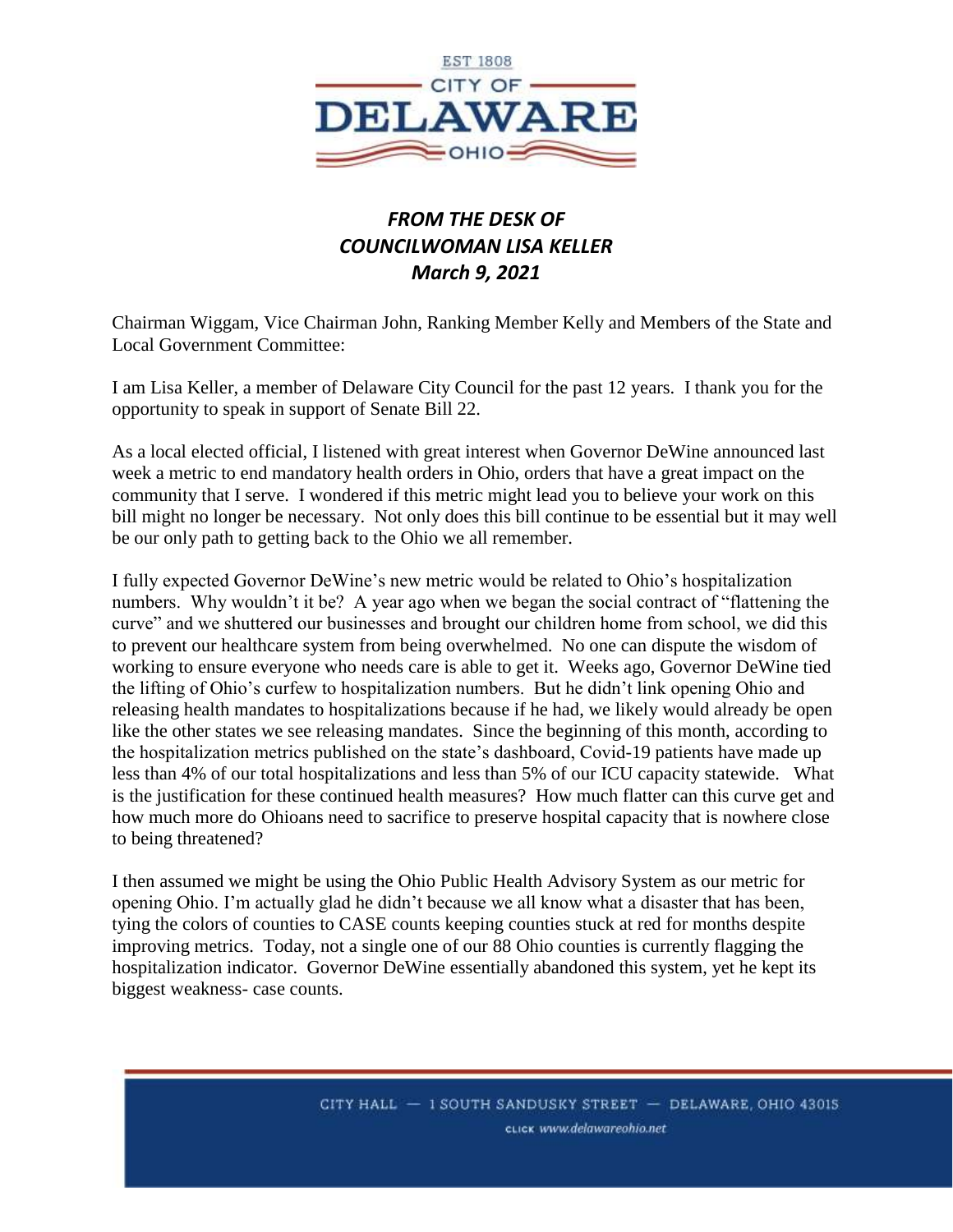Not only did he tie his new metric to case counts, he established a brand new one that is not just mathematically improbable, it is actually absurd given our current level of testing. This metric is 50 cases per 100k in population or to put a simpler way- 417 cases per day.

Ohio's population is 11,689,100. 50 cases per 100k over two weeks equals 5844 new cases over 14 days or 417 new cases a day. (11689100 x .005= 5844.55/14 days= 417.43)

Dr. Vanderhoff stated to reporters he was unable to predict when Ohio might meet this metric. In my community- we're depending on this to plan our future so "I don't know" isn't an acceptable answer. I'm no Dr. Vanderhoff but I took a shot at the prediction myself.

I'm also going to explain to you how this metric is NOT the answer for Ohio and why we still desperately need YOU to restore our balance of power with Senate Bill 22.

First, we could reach this metric (the one that took 12 full months to develop) by stopping all testing immediately in Ohio. That would be insane, right? Bear with me. You can't deny it would put us under 417 daily cases but we know that wouldn't reflect true level of risk in Ohio. So if this metric can so easily be achieved without even measuring risk, why are we using it?

If we can all agree we're not going to stop testing in Ohio, I can pull out my calculator to start working some numbers to see WHEN we might hit this metric. Remember, it is 417 cases per day that is the magic number and it is statewide, so if the area you represent is doing incredibly well but one area of the state isn't- sorry, we're all in this together.

Ohio's current positivity rate is 3% according to the state's dashboard. That means out of every 100 tests we give, only 3 are positive. That's pretty amazing actually and according to the World Health Organization in May, societies can consider reopening when they are below 5% but Governor DeWine isn't using that metric- because again, we would already be there.

So if 3% of our tests are positive and we're averaging 45,000 tests a day, that leaves us with 1350 cases- more than triple where we need to be to fully open Ohio. According to Governor DeWine, things need to get much better before that can happen.

So how do we get "better?" We need to lower that positivity rate. So let's manipulate some numbers. Instead of every 3 people out of 100 we test being positive, let's make it 1. Drastic, I realize. 1 out of every 100 people test positive. I don't want to ruin the suspense but it still wouldn't be enough to hit the metric.

With a 1% positivity rate and the same number of tests being given in Ohio (45,000), we still end up at 450 cases a day. Can you believe it is STILL over the limit to open Ohio? By the way, this